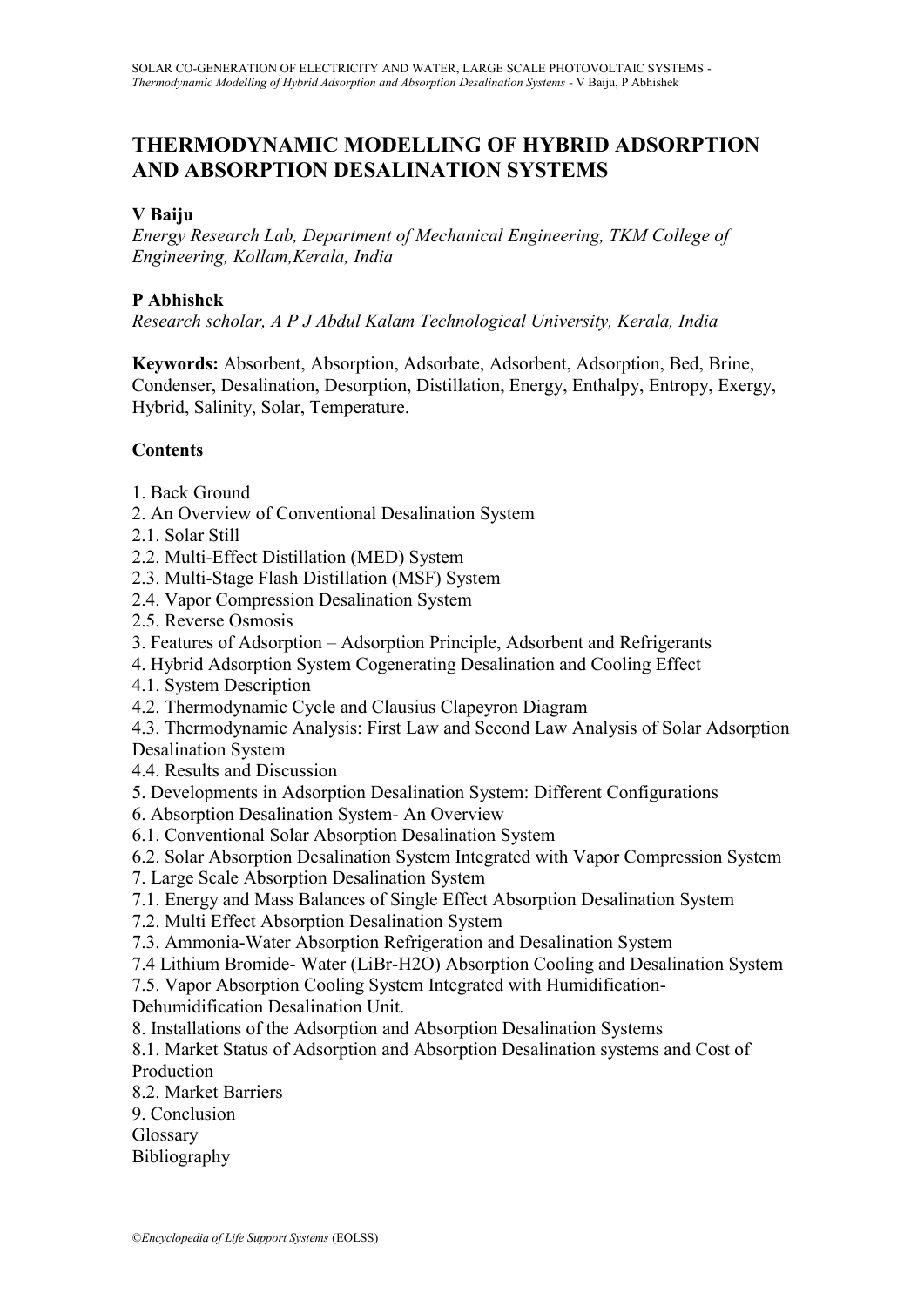#### Biographical Sketches

#### **Summary**

According to WHO and UNICEF"s Joint Monitoring Programme (JMP) of the Millennium Development Goals (MDG), 663 million people in the world still lacked improved drinking water sources in 2015 (WHO/UNICEF, 2015). As per the report of the World Economic Forum, water scarcity will be the biggest societal and economic risk in the coming years (WBCSD, 2016). The situation can only be tackled if there is an alternative to produce fresh potable water from available resources. This chapter outlines the absorption and adsorption principles employed in desalination for potable water production. It emphasizes the importance of switching over to renewable energy from fossil fuel by introducing the thermodynamic aspects and developments in the field of absorption and adsorption desalination. It also summarizes how a low-temperature heat source such as solar energy can be used for desalination using adsorption and absorption principles. It further describes the ability of adsorption systems to cogenerate cooling effect along with potable water in a hybrid system. Water desalination using adsorption phenomena are not very recent; experimental investigations have been going on over the last 20 years. In addition to single bed adsorption desalination system, various configurations of the adsorption-based systems such as multiple bed, heat recovery systems, and hybrid options are illustrated in this chapter. The basic working of absorption desalination systems and the thermodynamic analysis of the system based on the First and Second law of thermodynamics are also presented. These will help a reader in identifying the quantitative and qualitative degradation of energy in such desalination systems based on these fundamental thermodynamic laws. The fundamental concepts of various desalination systems such as vapor compression, reverse osmosis, multi-effect distillation, and solar still are also outlined in this chapter. The chapter also summarizes some of the recent technological developments in adsorption and absorption desalination systems. Although the commercialization of these developing technologies is still to be attained, a brief outline of market status, cost of water production, economic and technical barriers are also included in the chapter with a view to explore the areas of absorption and adsorption desalination for further progress.

#### **1. Background**

According to the World Health Organization (WHO) standards, 97 % of water available on the Earth is saline and only 3 % of water is fresh. Out of the 3 % freshwater, more than 2.5% is locked up in glaciers and ice caps. Therefore, humanity relies only on 0.5 % of the global stock of fresh water for all its needs. Currently, one million people of the world are living in water stressed areas and this number may increase up to 3.5 million by the year 2025. One of the greatest challenges is the production of potable water. Though many techniques are employed, desalination is considered as one of the solutions for the same. The conventional desalination plants (Karagiannis et al, 2008) such as reverse osmosis and multi-effect distillation play an essential role in satisfying the current water demands. But these technologies require huge amounts of energy for their operation and in turn pose environmental issues. Therefore, a practical solution for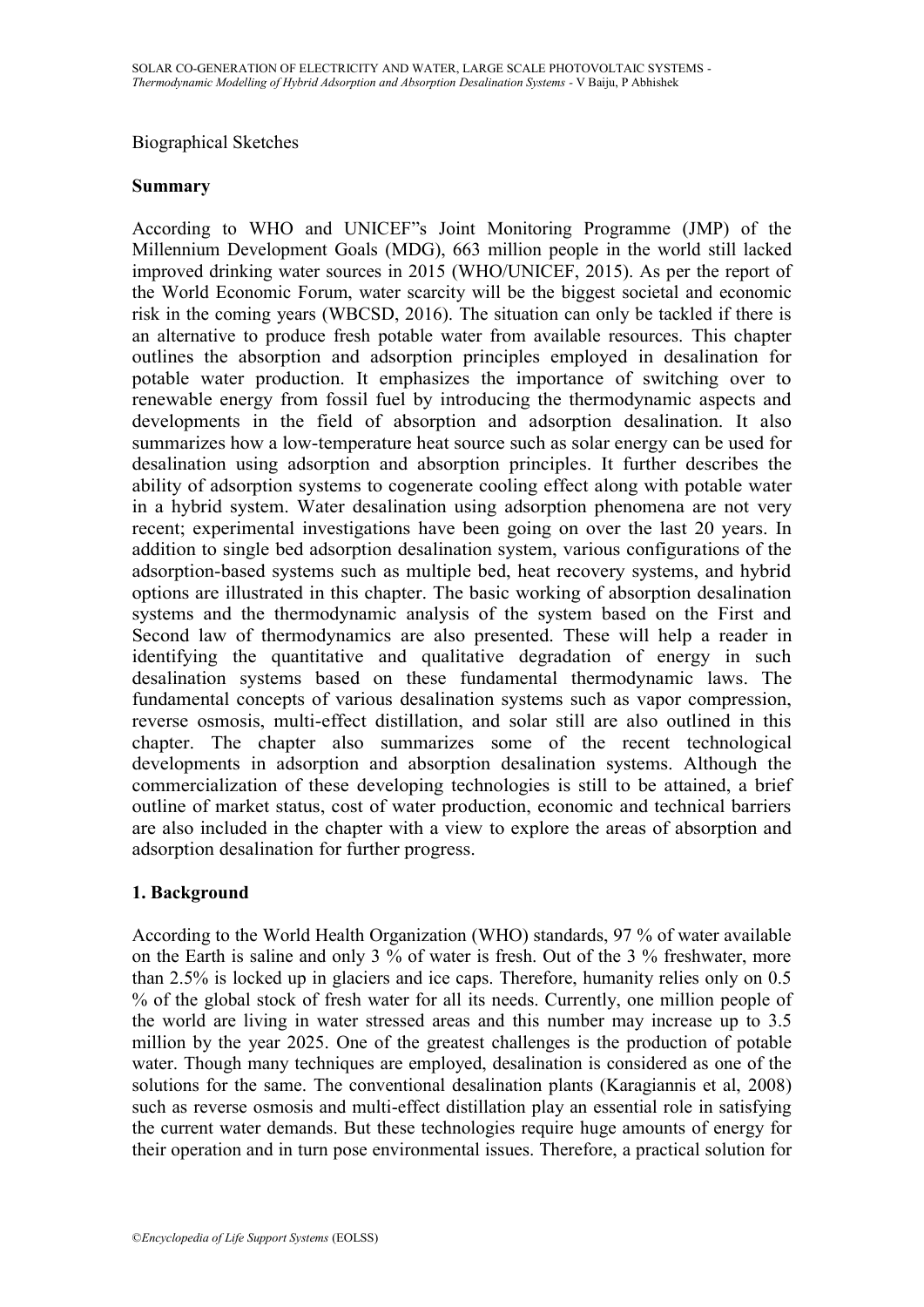solving the global water shortage must focus on developing environmentally friendly and energy efficient desalination systems. One of the techniques address the issue is to integrate desalination system with renewable energy sources like solar radiation or biomass. Adsorption and absorption systems are very much significant in these situations because they are capable of utilizing renewable energy such as solar energy, biomass, or waste heat as energy sources. The ability of adsorption based desalination system to cogenerate distilled fresh water and cooling effects attracts increasing attention in the field of desalination. Meanwhile, thermally driven adsorption desalination systems and absorption desalination systems are proven to be eco-friendly and energy saving methods.

In the past few decades, adsorption desalination method has received considerable attention due to its ability to operate under low-grade heat source (solar, waste heat, etc.) at temperatures below  $100^{\circ}$ C. For large-scale production of potable water to meet global requirements we have to consider alternative configurations, such as desalination systems coupled to solar/biomass energy sources. The application of solar-driven adsorption and absorption systems is a viable option to desalination around the globe.

# **2. An Overview of Conventional Desalination Systems**

One of the most age old ways of desalination is by distillation. Desalination is based on boiling and evaporation of saline or brackish water followed by condensation. Earlier, solar energy was used as the heat source and in modern times, the required thermal energy is obtained from industrial waste heat, solar collector, or steam generator. Solar still, multi-effect distillation (MED), multi-stage flash (MSF), reverse osmosis (RO) and vapor compression desalination are commonly used thermal desalination methods. The qualitative and quantitative information on various desalination systems is required and is covered in various textbooks and elsewhere in the EOLSS. Therefore, a very detailed description of these systems is avoided here. Here the essential information and some insights into conventional desalination systems as required in the context of this topic are provided. Other publications in this area are recommended for further reading in the bibliography.

# **2.1. Solar Still**

The schematic diagram of a simple solar still (Setoodeh et al, 2011) is shown in Figure 1. The system consists of a basin with a black liner (for good absorption of the incoming solar radiation) and covered by an inclined glass roof to form an enclosure. The basin is filled with saline water up to a certain depth. The glass cover permits solar energy into the basin as shown in Figure 1. The solar radiation entering the solar still heats the basin liner and saline water. This heating process causes the evaporation of saline water. The evaporated water vapor rises and condenses below the glass roof due to temperature difference and partial pressure difference. The condensate slides down along the inner surface and is collected in a tray at the bottom of the glass cover. The remaining salt solution in the basin is known as brine and is collected in the brine water tank. Solar stills are cheap but they require a large area for the solar energy collection, so they are not viable for large quantities of water production.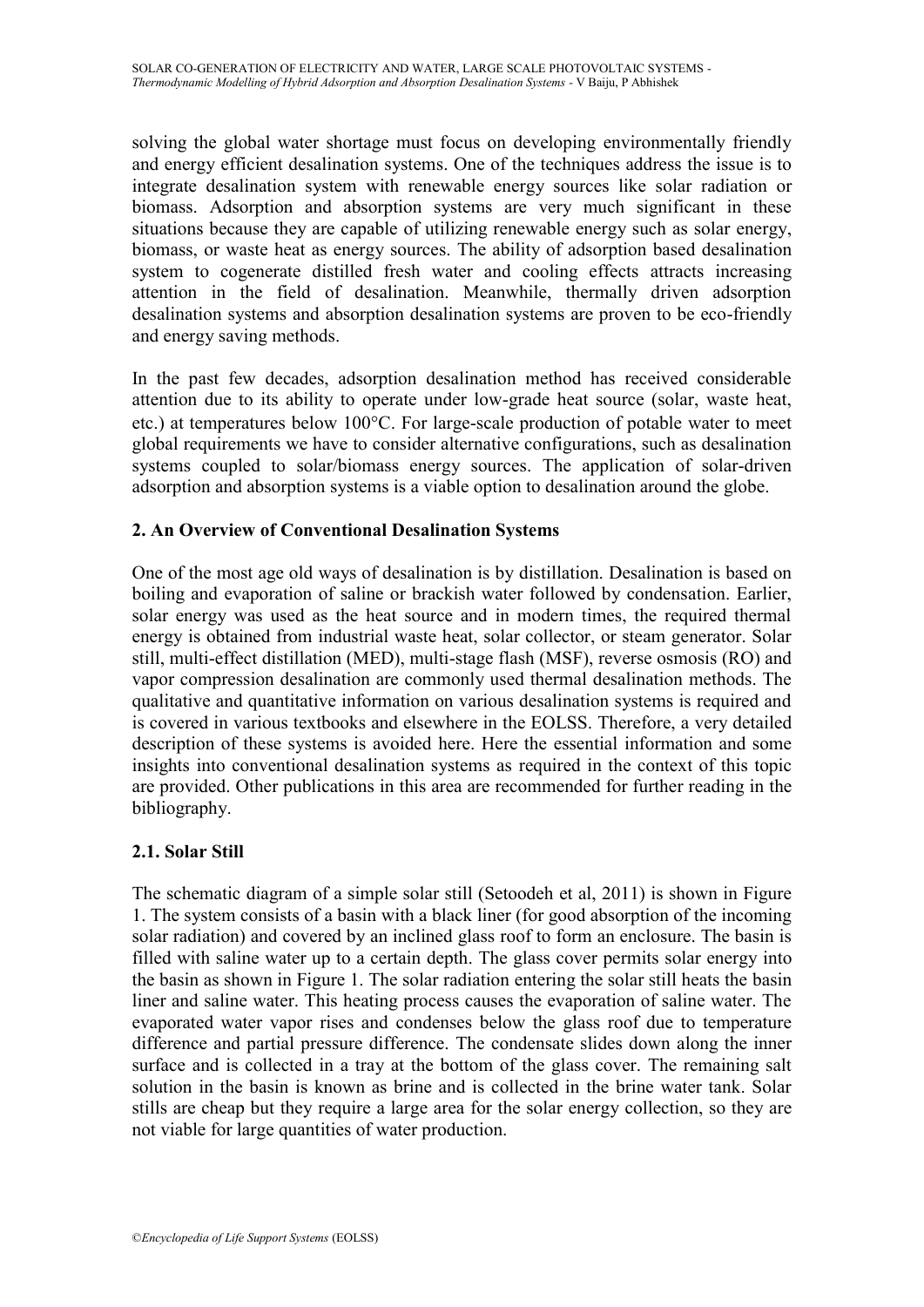SOLAR CO-GENERATION OF ELECTRICITY AND WATER, LARGE SCALE PHOTOVOLTAIC SYSTEMS - *Thermodynamic Modelling of Hybrid Adsorption and Absorption Desalination Systems -* V Baiju, P Abhishek



Figure 1. The schematic of a simple solar still





Figure 2. Solar powered multi-effect distillation unit

Multi-effect distillation (MED) (Sharaf et al, 2011) is one of the large scale conventional thermal desalination systems used for potable water generation. The system consists of a sequence of evacuated vessels for the evaporation process. A three-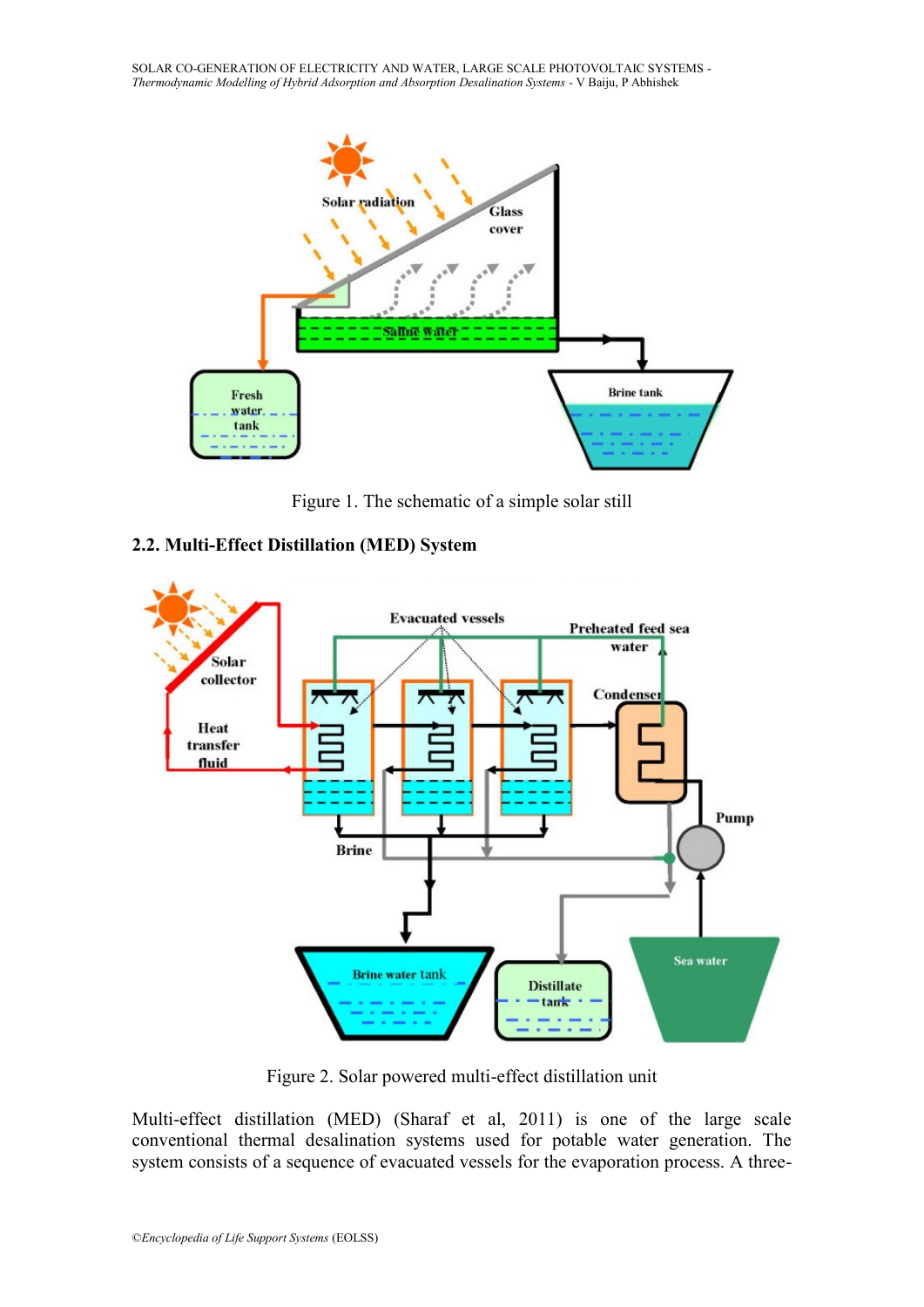effect distillation unit is illustrated in Figure 2. In each vessel, the saline water is sprayed over the tubes carrying a hot medium. The heat energy required for evaporation in the first vessel is supplied through the hot thermal fluid from the solar collector. The water vapor formed due to evaporation in the first vessel is supplied to the next stage for heating the feed saline water.

The feed water sprayed over the surface of the evaporator tube gets evaporated by receiving heat energy from previous effect circulate (water vapor). The water vapor flowing through the evaporator tube and the distilled water is collected in the distillate tank. This process of evaporation and condensation is repeated from stage to stage.

# **2.3. Multi-Stage Flash Distillation (MSF) System**

The multi-stage flash unit mainly consists of a saline water heater unit, where the feed saline water is heated. Each vessel of MSF consists of a heat exchanger and a condensate collector. A solar collector and thermal energy storage unit are attached to the heater for supplying heat energy as shown in Figure 3.



Figure 3. Solar powered multi-stage flash system

The saline water is pumped to the heat exchangers of each vessel. When it reaches the heat exchanger unit, heat energy is added to the saline water in the flash chambers, i.e., preheated. The saline water is further heated in the heater and from there it flows through a series of vessels maintained at pressures reducing successively. In the vessels which are at successively reduced pressures below the atmosphere, the sea water boils and evaporates. This process of boiling below atmospheric pressure is called flashing.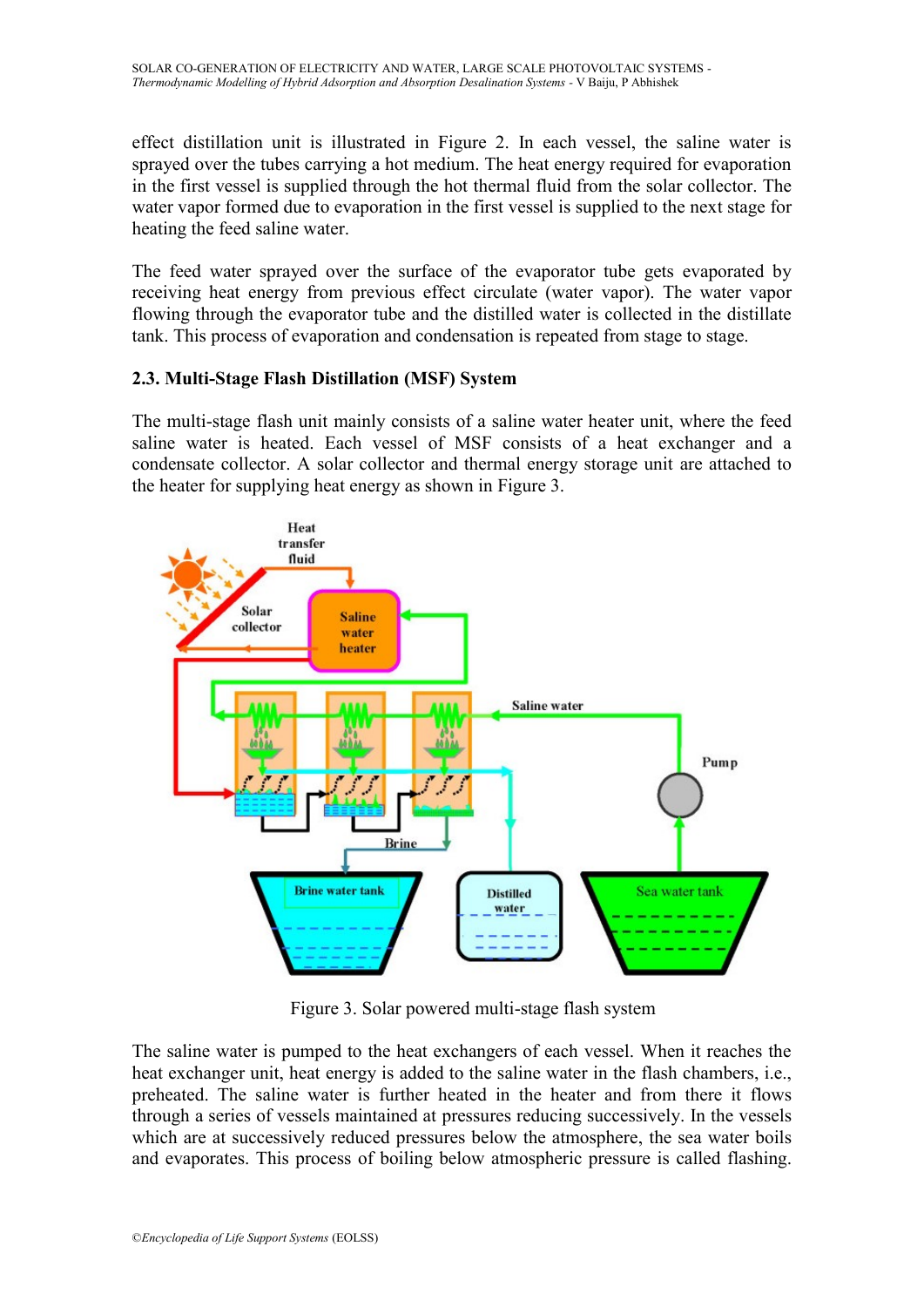The water vapor generated by the flashing process is converted into freshwater by condensation on the tubes of heat exchangers that run through each stage from the feed end towards to the heater. Thus the feed saline water is pre-heated by the latent heat of condensation of vapor, and each stage is maintained thus maintained at low temperature.

# **2.4. Vapor Compression Desalination System**

The vapor compression desalination system (Farbod et al, 2020) utilizes a mechanical vapor compressor to increase the pressure of water vapor. Figure 4 shows the schematic diagram of a vapor compression desalination system. Horizontal evaporator tube, water spray nozzle, steam compressor, pump, and preheating unit are the main components of the system. The saline water is sprayed over the tubes in the evaporator. The incoming saline water is preheated in two heat exchangers as shown in Figure 4. The water vapor formed in the evaporator is compressed by means of a compressor and is supplied to the evaporator tubes. The compressed vapor from the evaporator tube is led into two heat exchangers in which it condenses into desalinated water, thereby preheating the incoming feed saline water.



Figure 4. Vapor compression desalination system

# **2.5. Reverse Osmosis**

The basic working principle of reverse osmosis (Farbod et al, 2020) is overcoming the natural osmotic pressure between two solutions at different concentrations separated by a semi permeable membrane. Osmotic pressure depends on the difference in concentration and flow of water is from dilute solution to concentrated solution.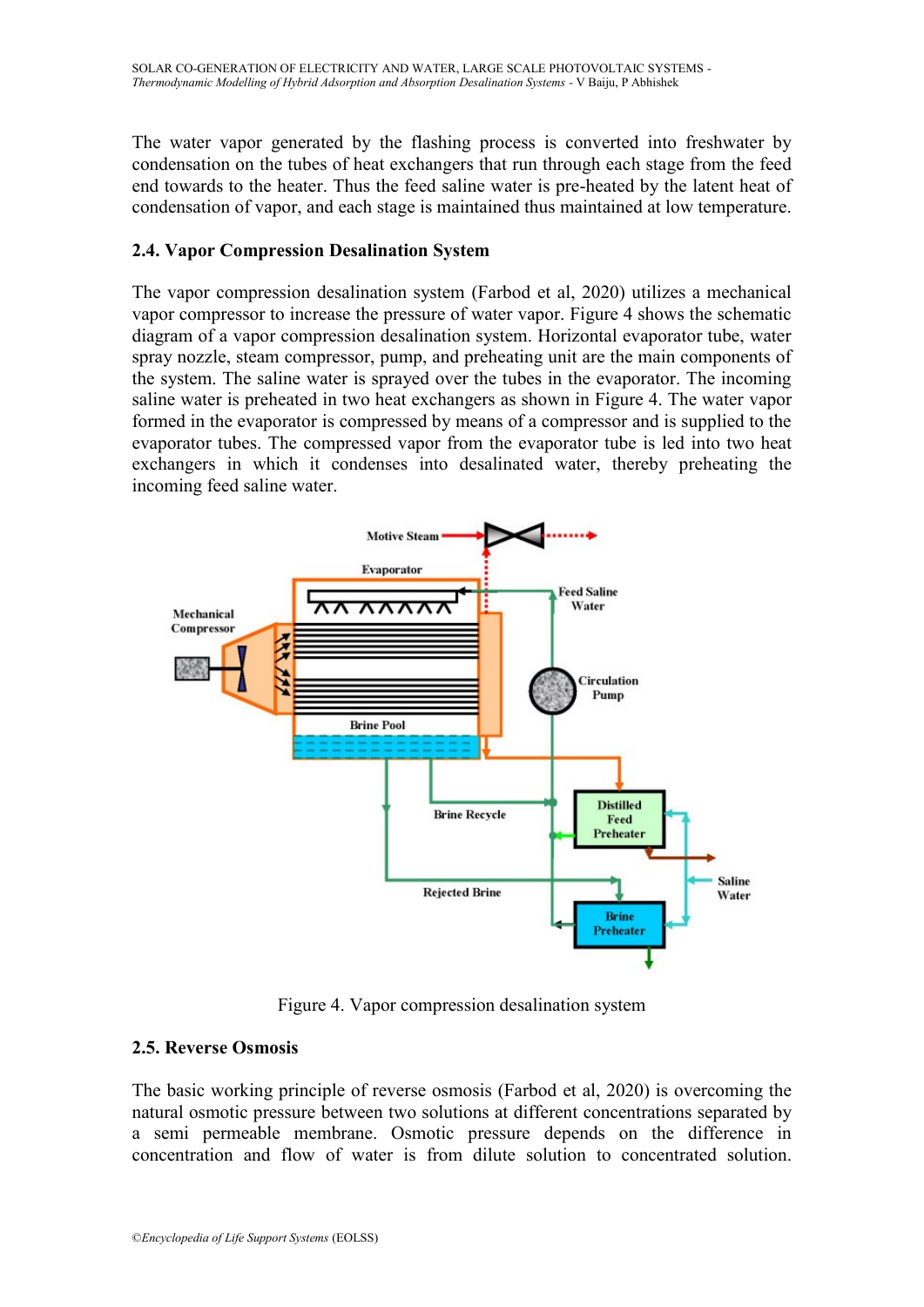Naturally, in forward osmosis (FO) or just osmosis the solvents in water move from a region of low solute concentration to the region of high solute concentration, whenever these two regions are separated by a membrane as shown in Figure 5(a). This process continues until the concentrations come into balance between the two solutions. During "reverse" osmosis which is shown in Figure 5(b), an external pressure is applied for reversing the water flow through the semi permeable membrane, that is, from the high concentration side to the low concentration side of the membrane. Thus, by applying an external pressure higher than the osmotic pressure desalination process is carried out in reverse osmosis (RO) pushing the solvent from the high concentration side to the low concentration side.



Figure 5. (a) Working principle of osmosis; (b) Working principle of reverse osmosis

RO desalination processes account for 95% of global desalination capacity. A comparison of various conventional desalination methods is shown in Table 1.

| <b>Desalination method</b>                                      | <b>Features</b>                                              |  |  |  |
|-----------------------------------------------------------------|--------------------------------------------------------------|--|--|--|
|                                                                 | Minimum maintenance and operation cost                       |  |  |  |
|                                                                 | Product water is of High quality<br>п                        |  |  |  |
| Solar still                                                     | Low distillate yield<br>п                                    |  |  |  |
|                                                                 | Requires large area<br>п                                     |  |  |  |
|                                                                 | Low overall performance<br>п                                 |  |  |  |
| Solar humidification-                                           | Low installation and operation costs<br>п                    |  |  |  |
| dehumidification                                                | Requires large number of stages for efficient operation<br>п |  |  |  |
|                                                                 | Water production cost is higher<br>п                         |  |  |  |
| Multi stage flash<br>desalination/<br>Multi-effect distillation | Suitable for large scale production of distilled water<br>п  |  |  |  |
|                                                                 | Plant can feed water of any quality<br>п                     |  |  |  |
|                                                                 | High quality distillate is produced                          |  |  |  |
|                                                                 | No feed water pre treatment is required                      |  |  |  |
|                                                                 | High energy consumption                                      |  |  |  |
|                                                                 | Corrosion takes place due to high temperature operation<br>п |  |  |  |
|                                                                 | The plant is heavy and costly<br>п                           |  |  |  |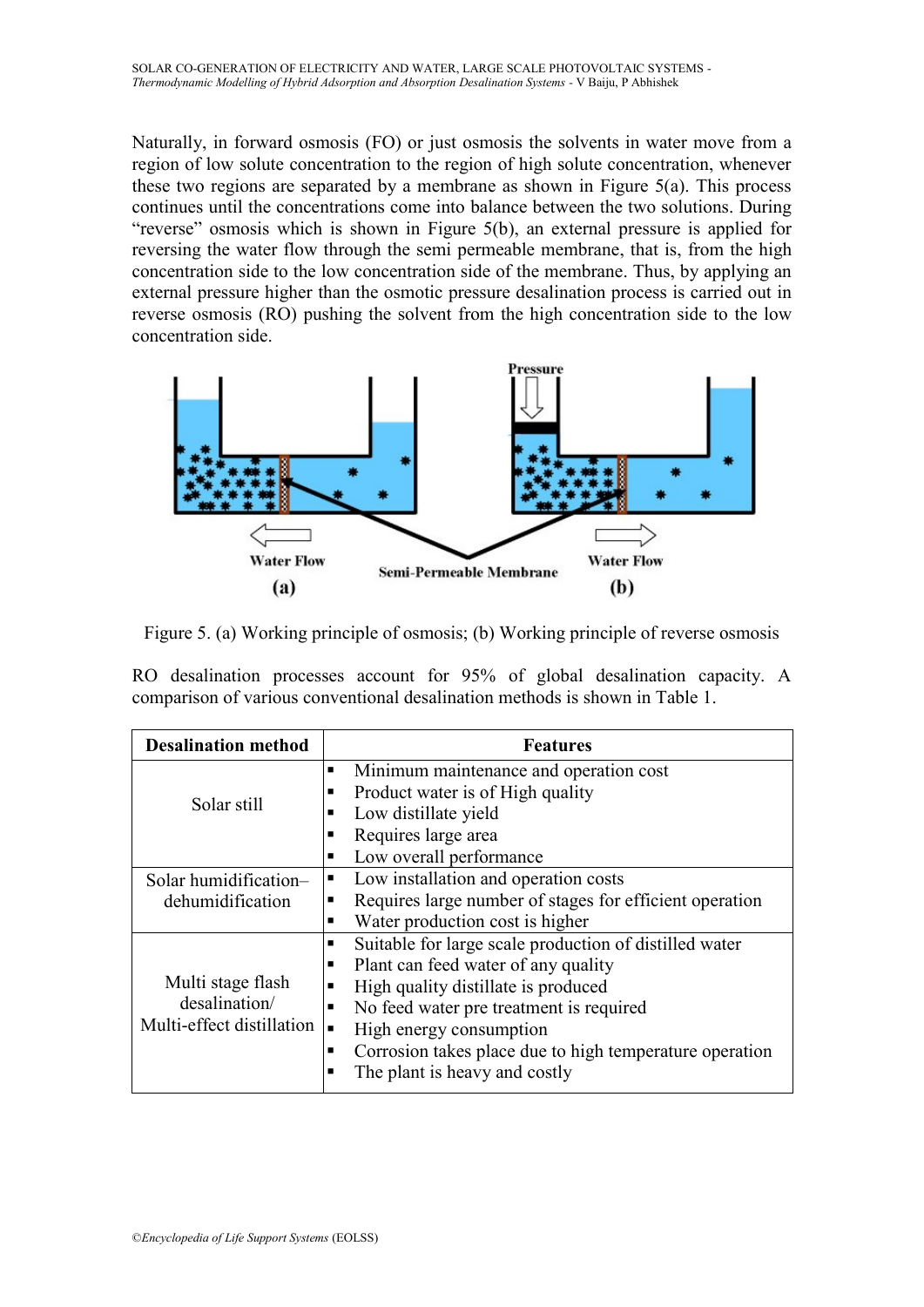| п<br>Vapour compression<br>desalination<br>п<br>п |  | High energy consumption<br>Suitable for low capacity applications<br>Feed requires less pre-treatment<br>Product water is of high quality<br>Compressor may get corrode<br>High water production cost |  |
|---------------------------------------------------|--|-------------------------------------------------------------------------------------------------------------------------------------------------------------------------------------------------------|--|
| п<br>Reverse Osmosis                              |  | Operation in ambient temperature<br>High power consumption<br>Membranes usually have short life time<br>Pre-treatment of feed water is required                                                       |  |

Table 1. Comparison of various desalination methods

Theoretical and experimental investigations of adsorption and absorption systems substantiate that, they are energy-efficient and environmentally friendly. Unlike the conventional systems, adsorption and absorption produce cooling along with desalination. The ability to provide a cooling effect indicates that these systems are suitable for refrigeration and air conditioning applications as well. Therefore, a detailed investigation that deals with the working principles, components, types, and performance of adsorption and absorption desalination systems, needs to be explored. The features of working fluid used in vapor adsorption desalination system are explained in Section 3.

# **3. Features of Adsorption: Adsorption Principle, Adsorbents and Refrigerants**

Adsorption is a surface phenomenon in which the accumulation or concentration of a substance occurs at the surface interface. The process of adsorption mainly involves adhesion, of atoms, molecules or, ions from a gas, liquid, or dissolved solids, to the surface of another substance. In the adsorption process the adsorbate adheres on to the surface of the adsorbent.

Figure 6 illustrates the adsorption of gas particles on a solid surface. Here the gas is the adsorbate and the solid surface is the adsorbent. The selection of proper adsorbentadsorbate pair for the desired application is the preliminary step in the design of an adsorption system.



Figure 6. Adsorption process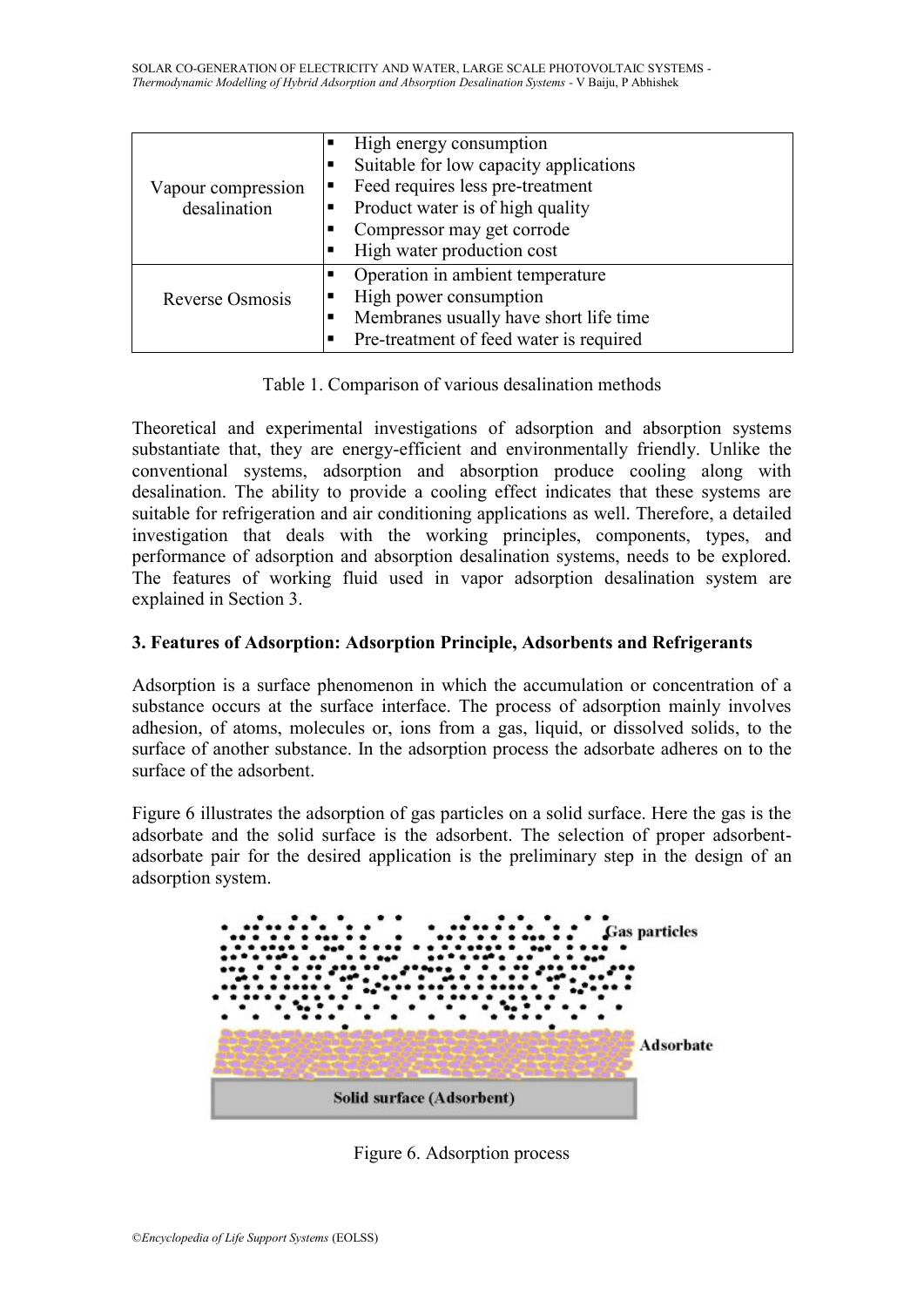The selection of adsorbent depends on the following factors (Daou et al, 2007)

- Thermal conductivity
- Specific heat
- High adsorption capacity when cooled to ambient temperature
- Ability to desorb most of the adsorbate when heated with available heat source
- $\blacksquare$  It should be chemically stable
- Non-toxic and non-corrosive

There are several possible adsorbent-adsorbate (the latter is water vapor in the present context of desalination) working pairs for the adsorption desalination system. The proper selection of adsorbent depends on the temperature of the heat source and the thermo physical characteristics of adsorbent which affect the affinity towards water vapor.

The adsorbents that are compatible with an adsorption desalination system can be classified into the three groups such as:

- a) *Physical adsorbents:* Adsorbate particles are adhered to the surface by weak Vander Waals forces, hydrogen bonding, and electrostatic forces.
- b) *Chemical adsorbents:* Adsorbate particles are adhered to the surface by a chemical reaction between adsorbate and adsorbent surface.
- c) *Composite or consolidate adsorbents:* A combination of the different physical, or chemical, or physical and chemical, adsorbents. High adsorption capacity and higher adsorption rate can be achieved by a combination of these adsorbents-called composite adsorbents.

Table 2 represents commonly used physical, chemical, and possible composite adsorbents in cooling and desalination systems.

|                                                              | <b>Adsorbent</b>                                                                             | <b>Remark</b>                                                                                                                                                                              |  |
|--------------------------------------------------------------|----------------------------------------------------------------------------------------------|--------------------------------------------------------------------------------------------------------------------------------------------------------------------------------------------|--|
| <b>Commonly</b><br><b>Used Physical</b><br><b>Adsorbents</b> | Silica gel                                                                                   | • Comparatively low regeneration<br>temperature.<br>• Adsorb only average amount of water at<br>a particular operating pressure.                                                           |  |
|                                                              | Zeolite                                                                                      | • Excellent adsorption capacity.<br>• More than $100^{\circ}$ C is required for the<br>desorption process.                                                                                 |  |
|                                                              | Activated carbon                                                                             | • Large internal surface area due to the<br>very high porosity. This will increase<br>adsorption capacity.<br>• High thermal conductivity as compared<br>to the other physical adsorbents. |  |
| <b>Commonly</b><br><b>Used Chemical</b><br><b>Adsorbents</b> | CaCl <sub>2</sub> , SrCl <sub>2</sub> ,<br>$BaCl2$ , LiH, CaH <sub>2</sub> ,<br>metal oxides | • Requires certain level for energy<br>activation.<br>• Adsorption rate is more at high<br>pressure.<br>• Rate of adsorption also depends on the<br>surface area.                          |  |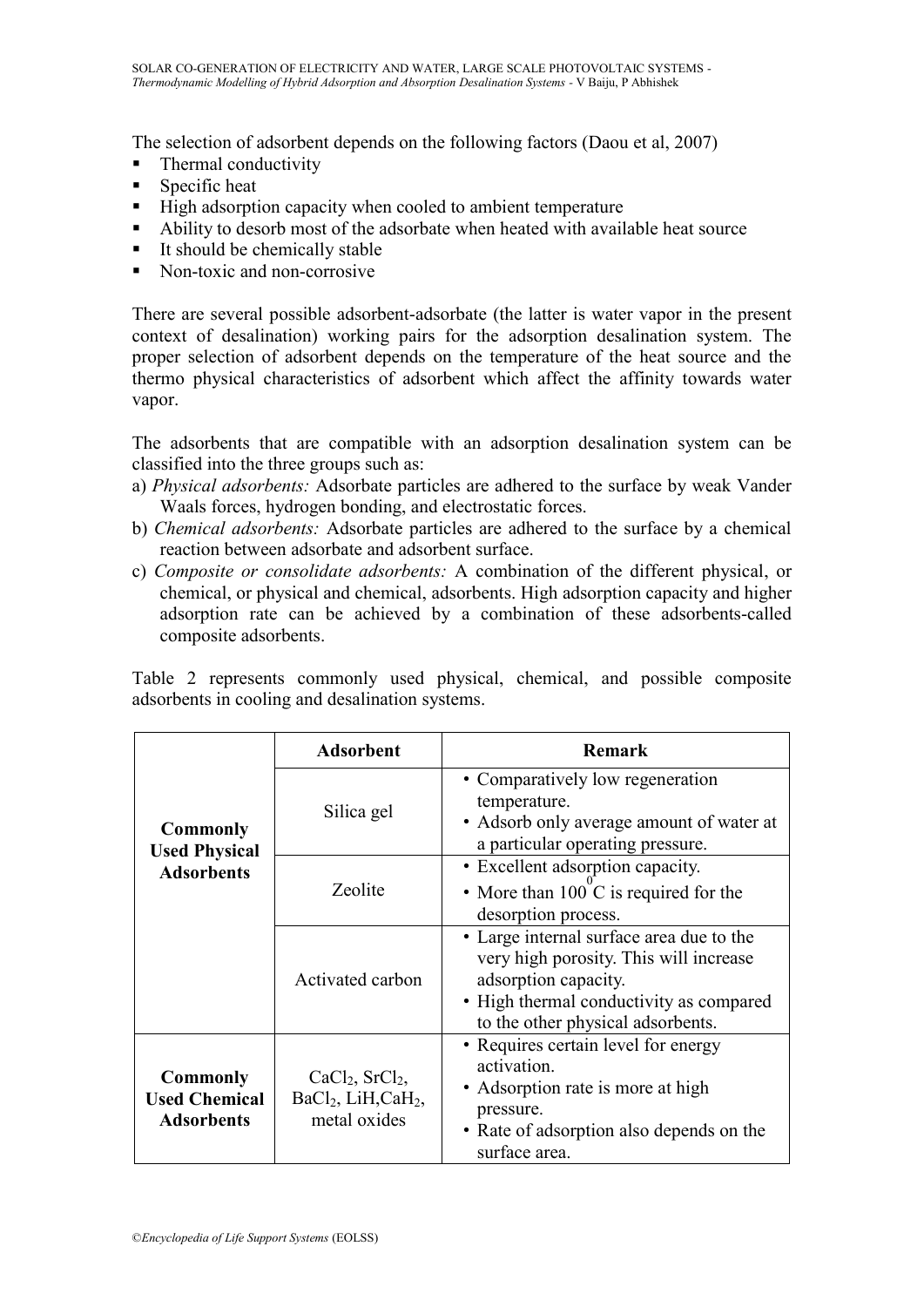SOLAR CO-GENERATION OF ELECTRICITY AND WATER, LARGE SCALE PHOTOVOLTAIC SYSTEMS - *Thermodynamic Modelling of Hybrid Adsorption and Absorption Desalination Systems -* V Baiju, P Abhishek

| <b>Possible</b>     | Silicagel+Ca $Cl2$ ,        | • Nature of modifying agent and its   |
|---------------------|-----------------------------|---------------------------------------|
| <b>Combinations</b> | Silica gel + NaCl,          | content open up new opportunities for |
| оf                  | Zeolite+CaCl <sub>2</sub> , | improving the adsorption properties.  |
| Consolidated        | Activated carbon +          | • Better thermal conductivity         |
| adsorbents          | silica gel + $CaCl2$        | • Better surface diffusivity.         |

|  |  | Table 2. Types of adsorbents |
|--|--|------------------------------|
|--|--|------------------------------|

Most of the traditional adsorbents are porous enough to adsorb more amounts of water vapor, but these have low thermal conductivity which in turn reduces the performance of the desalination system. Therefore, there must be a compromise between density required for good thermal conductivity and porosity for good diffusion of water vapor as far as the selection of adsorbent is concerned. It is proved by various studies that composite adsorbents have good thermal conductivity and adsorption characteristics. For a two-component composite adsorbent such as porous host material modified by an active material, it is possible to change more than two parameters. Silicagel+CaCl<sub>2</sub>, Zeolite+CaCl<sub>2</sub>, Activated carbon + silica gel + CaCl<sub>2</sub> are the major types of composite adsorbents. The first substances used as modifying agents are hygroscopic inorganic salts such as CaCl<sub>2</sub>. The thermal conductivity of activated carbon is the best among all the common adsorbents, silica gel and zeolite. Higher thermal conductivity will lead to a higher performance of heat and mass transfer in the adsorber during the adsorption/desorption process.

> TO ACCESS ALL THE **45 PAGES** OF THIS CHAPTER, Vis[it: http://www.eolss.net/Eolss-sampleAllChapter.aspx](https://www.eolss.net/ebooklib/sc_cart.aspx?File=E6-107-18)

#### **Bibliography**

- -

Ali, S. M., and Chakraborty, A. (2016). Adsorption assisted double stage cooling and desalination employing silica gel+ water and AQSOA-Z02+ water systems. *Energy Conversion and Management*, 117, 193-205. [This presents a simulation study of adsorption cooling and desalination system with silica gel and Zeolite adsorbents.]

Al-Juwayhel F, El-Dessouky HT, Ettouney HM (1997). Analysis of single-effect evaporator desalination systems driven by vapor compression heat pumps*. Desalination*: 114:253e75. [This discusses the desalination method by vapor compression heat pumps.]

Alnajdi, O., Wu, Y., &Calautit, J. K. (2020). Toward a sustainable decentralized water supply: Review of adsorption desorption desalination (ADD) and current technologies: Saudi Arabia (SA) as a case study. *Water* (Switzerland), 12(4), 1–30. [This provides a review of development of different technologies of adsorption in desalination systems.]

Aly SE (1988). Vapor compression distillation using waste heat absorption systems. *Desalination*; 68:57e68. [This discusses the distillation process using an absorption system.]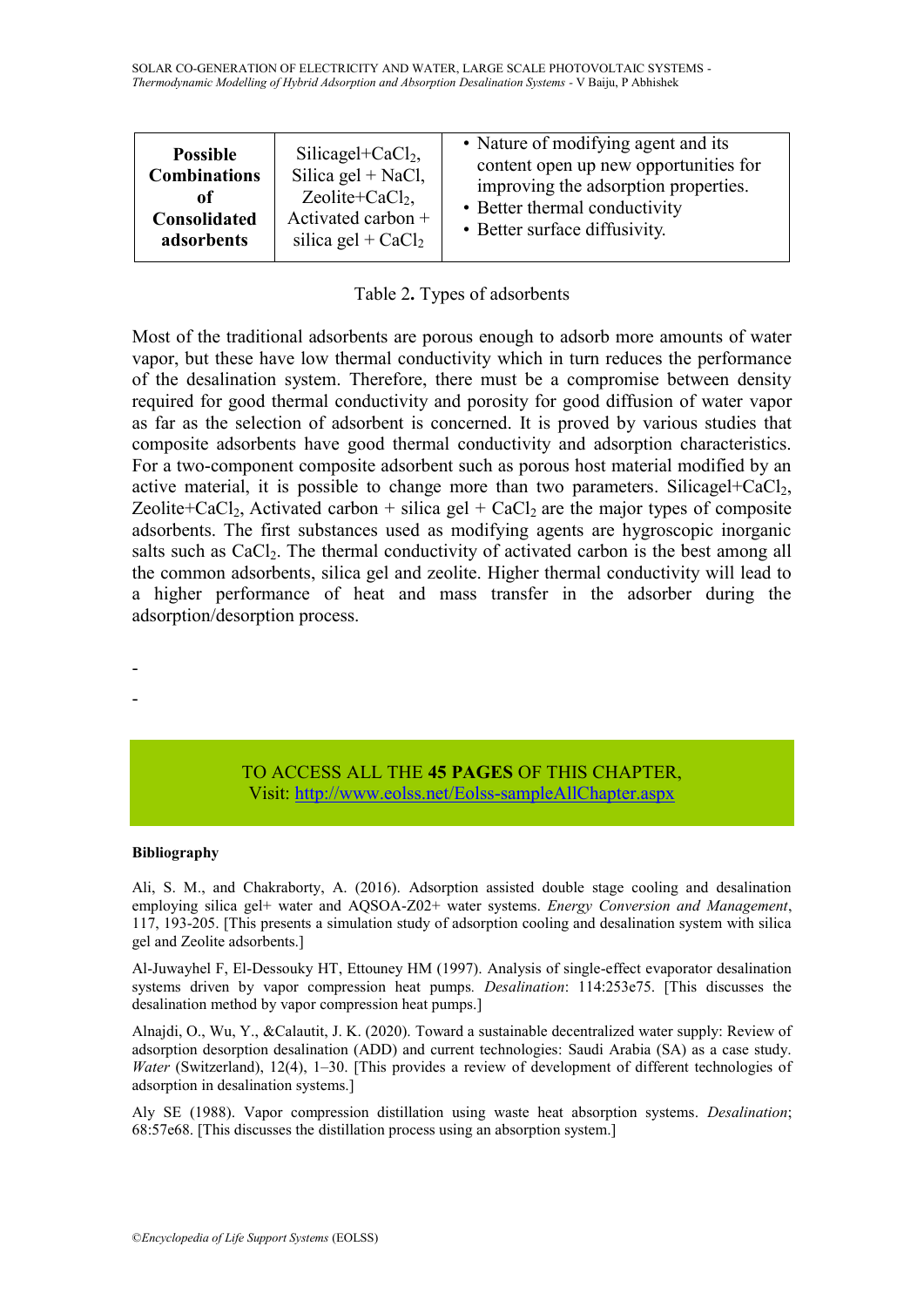Askalany, A. A. (2016). Innovative mechanical vapor compression adsorption desalination (MVC-AD) system. *Applied Thermal Engineering*, 106, 286-292. [This presents a simulative study of adsorption system coupled with mechanical vapor compressor.]

Broughton, D. B. (1984), *Continuous desalination process*. USPO 4, 447, 329. [This work describes a patent for desalination of water in a cyclic adsorptive operation.]

Daou,K.,R.Z.,Xia,Z.Z.,Yang,G.L.,(2007), Experimental comparison of the sorption and refrigerating performance of a CaCl<sub>2</sub> impregnated composite adsorbent and those of host silica gel, *Int. J. Refrigeration* 30(1), 68-75. [This presents characteristic features and experimental study of the composite adsorbent, silica gel with  $CaCl<sub>2</sub>$ .]

Farbod Esmaeilion (2020), Hybrid renewable energy systems for desalination, *Applied Water Science* 10:84. [This provides extensive information about renewable energy for desalination.]

Karagiannis, I C, & Soldatos P G (2008). Water desalination cost literature: review and assessment. *Desalination*, 223(1–3), 448–456. [This presents a cost analysis of water desalination methods.]

Kim, Y. D., Thu, K., and Ng, K. C. (2014). Adsorption characteristics of water vapor on ferro alumino phosphate for desalination cycle. *Desalination*, 344, 350-356. [This discusses the adsorption behavior of the adsorbent ferro alumino phosphate.]

Kyaw Thu, A. Chakraborty, B.B Saha, Won Gee Chun, K.C Ng (2010). Life cycle cost analysis of adsorption cycle for desalination. *Desalination and Water Treatment* 20;1-10. [This presents a cost analysis of adsorption system based on different cost factors.]

Liu.Y,(2006), Some consideration on the Langmuir isotherm equation, colloids sarf, A*; Physicochem*, *Eng, Aspects*, 274;34-36 [This article discusses the importance of adsorption isotherm using Langmuir equation.]

Lopez Zavala, Velazequez-Limon, L A Gonzalez-Uribe, J A Aguilar-Jimenez, J Alvarez-Mancilla, A Acuna, S Isalas (2019). A novel LiBr/H2O absorption cooling and desalination with three pressure levels. *International Journal of Refrigeration* 99469-478. [This provides a performance study of LiBR/H2O absorption system for desalination.]

Mitra, S., Srinivasan, K., Kumar, P., Murthy, S. S., and Dutta, P. (2014). Solar driven adsorption desalination system*. Energy Proceedia*, 49, 2261-2269. [This describes the performance study of solar adsorption desalination system.]

Moustafa SMA, Jarrar DI, EI-Mansy HI (1985). Performance of a self-regulating solar multistage flash desalination system. *Sol Energy*:35(4):333-340. [This discusses the importance of desalination by multi stage flash system.]

Naef A.A. Qasema, Syed M. Zubairb, Ayman M. Abdallaha, Muhammad H. Elbassoussib, Mohamed A. Ahmedb (2020). Novel and efficient integration of a humidification-dehumidification desalination system with an absorption refrigeration system. *Applied Energy* 263(2020)114659. [This presents a study of performance on a novel absorption system integrated with humidification-dehumidification unit.]

Ng, K. C., Thu, K., Saha, B. B., and Chakraborty, A. (2012). Study on a waste heat-driven adsorption cooling cum desalination cycle. *International Journal of refrigeration*, 35(3), 685-693. [This presents thermodynamic analysis of adsorption cooling and desalination system.]

Ng KC, Chua, H.T, Chung, C.Y, Loke, C.H, Kashiwagi, T., Akisawa A, and Saha, B.B, (2001), Experimental investigation of the silica gel water adsorption isotherm characteristics. *App. Thermal Engg*, 21;631-1642. [This presents a performance study of adsorption system based on silica gel adsorbent.]

O.K. Buros (2000) in *The ABC's of Desalting, second edition, produced by saline water conversion council for the International Desalination Association*. [This article covers various technologies developed for desalination process]

Sami M Aleyani, Nicholas W Fette, Ellen B Stechel, Pinchas Doron, Patrick E Phelan(2017). Technoeconomic analysis of combined ammonia-water absorption refrigration and desalination, *Energy Conversion and Management* 143,493-504. [This presents a cost analysis of ammonia-water absorption desalination system.]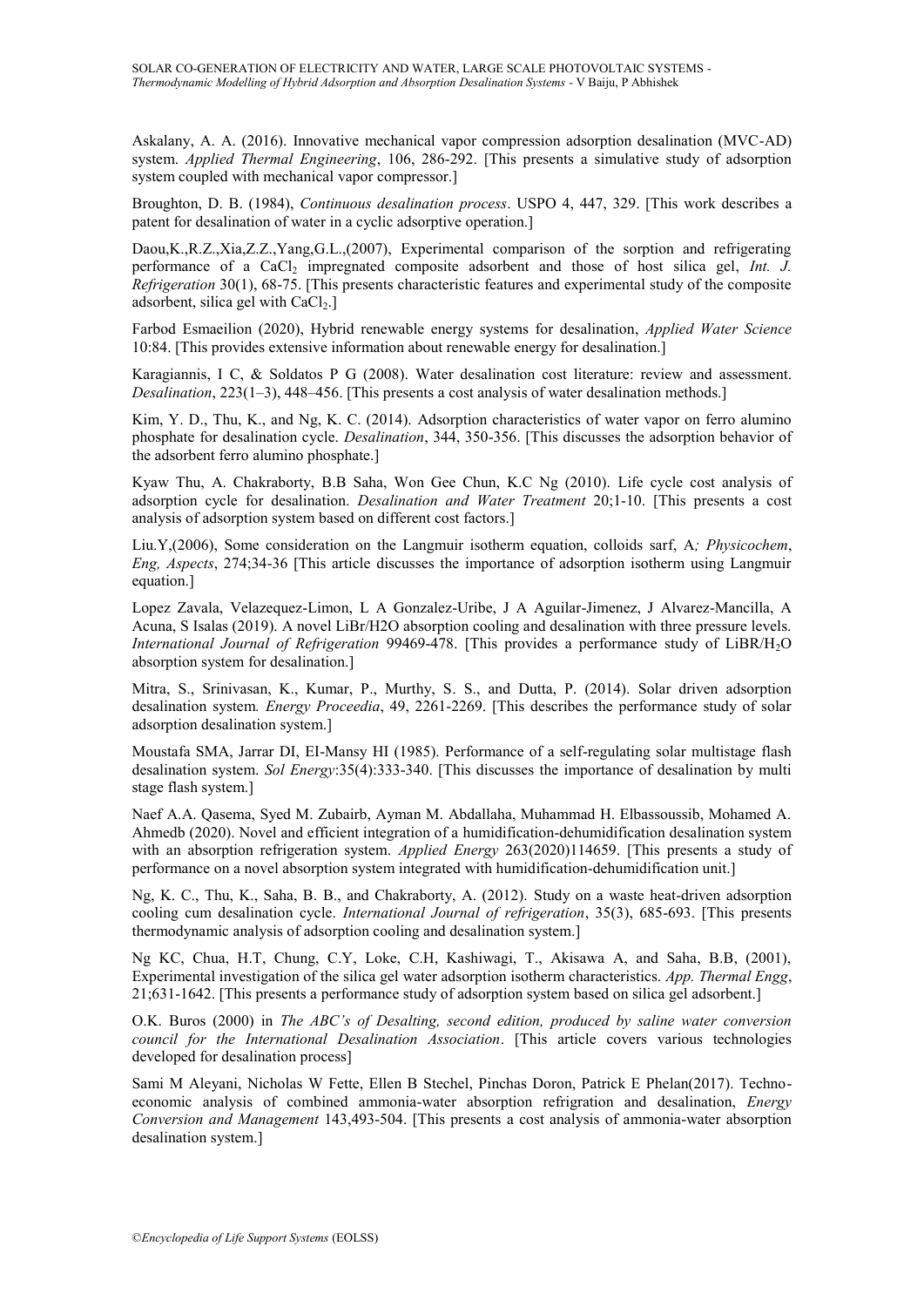Setoodeh N, Rahimi R, Ameri A (2011*),* Modelling and determination of heat transfer coefficient in a basin solar still using CFD. *Desalination*; 268; 103-110. [This presents a fundamental thermodynamic analysis of a solar still]

Sharaf MA, Nafey AS, Garcia-Rodriguez I(2011), Exergy and thermo-economic analyses of a combined solar organic cycle with multi effect distillation (MED) desalination process, *Desalination*:272:135-47. [This deals with exergy analysis of multi effect desalination system.]

S. Lattemann, M. D. Kennedy, J. C. Schippers and A. Gary (2010), "Global Desalination Situation," Sustainability Science and Engineering, vol. 2, no. *Sustainable Water for the Future*. [This summarizes different desalination technologies and their current status.]

Thu, K., Ng, K. C., Saha, B. B., Chakraborty, A., and Koyama, S. (2009). Operational strategy of adsorption desalination systems. *International Journal of Heat and Mass Transfer*, 52(7), 1811-1816. [This presents a study of performance of adsorption system in terms of various operating parameters.]

Thu, K., Saha, B. B., Chakraborty, A., Chun, W. G., and Ng, K. C. (2011). Study on an advanced adsorption desalination cycle with evaporator–condenser heat recovery circuit. I*nternational Journal of Heat and Mass Transfer*, 54(1), 43-51. [This provides information about heat recovery configuration in adsorption desalination system.]

Thu, K., Saha, B. B., Mitra, S., and Chua, K. J. (2017). Modeling and Simulation of Mass Recovery Process in Adsorption System for Cooling and Desalination. *Energy Proceedia*, 105, 2004-2009. [This presents an adsorption desalination unit with mass recovery arrangement.]

Weinberg J, Ophir A, Fisher U(1980). Coupling of multi-effect distillation with vacuum freezing to reduce energy cost in sea water desalination*.* In: *Proceedings of the 7th Int. symposium on fresh water from the sea*, vol. I;. 283e92. [This presents a desalination unit with multi effect distillation system with vacuum freezing.]

Wu J W, Hue J &Biggsm J (2011) Thermodynamic analysis of an adsorption-based desalination cycle*; Chemical Engg Research & Design* 88:1541-1542. [This discusses thermodynamic analysis of different parameters on system performance.]

Youssef, P. G., Al-Dadah, R. K., Mahmoud, S. M., Dakkama, H. J., and Elsayed, A. (2015). Effect of evaporator and condenser temperatures on the performance of adsorption desalination cooling cycle. *Energy Proceedia*, 75, 1464-1469. [This presents a performance study of an adsorption system under different temperature conditions in evaporator and condenser.]

Zotalis, Dialynas, E.G, Mamasiss,N, Ankelakis, A.N (2014), Desalination Technologies: Hellenic Experience*, Water* , 6, 1134-1150. [This describes the importance of various desalination technologies.].

#### **Biographical Sketches**

**Dr. Baiju V**. is currently an Assistant Professor in the Department of Mechanical Engineering, TKM College of Engineering, Kollam, Kerala, India. He has more than ten years of teaching and research experience. He established an Energy Research Centre at TKMCE recently. His expertise is in the area of solar cooling systems, vapor adsorption cooling and desalination systems in particular. He did his PhD and Post-Doctoral studies in design, fabrication and performance studies of Solar vapor adsorption refrigeration systems, desalination and hybrid atmospheric water generators. His research group at Sreechithra Thirunal College of Engineering and TKM College of Engineering, Kollam has developed a number of lab scale models of solar adsorption refrigeration, desalination and cooling systems in recent years. His research area includes solar cooling, vapor absorption and adsorption desalination systems, exergy analysis, biomass and its utilization in cooling and desalination systems, heat transfer in energy systems, solar thermal collectors, wind and solar thermal hybrid, energy storage systems in desalination and cooling systems.

**P Abhishek** is currently pursuing his research work in the area of solar hybrid adsorption desalination system in TKM Engineering College, Kollam affiliated to APJ Abdul Kalam Technological University, Kerala, India. His main research interests are focused on desalination systems driven by renewable energy sources, adsorption systems and air water generation. His research activities encompass thermodynamic aspects of desalination system based on energy and exergy analysis. His research work is currently